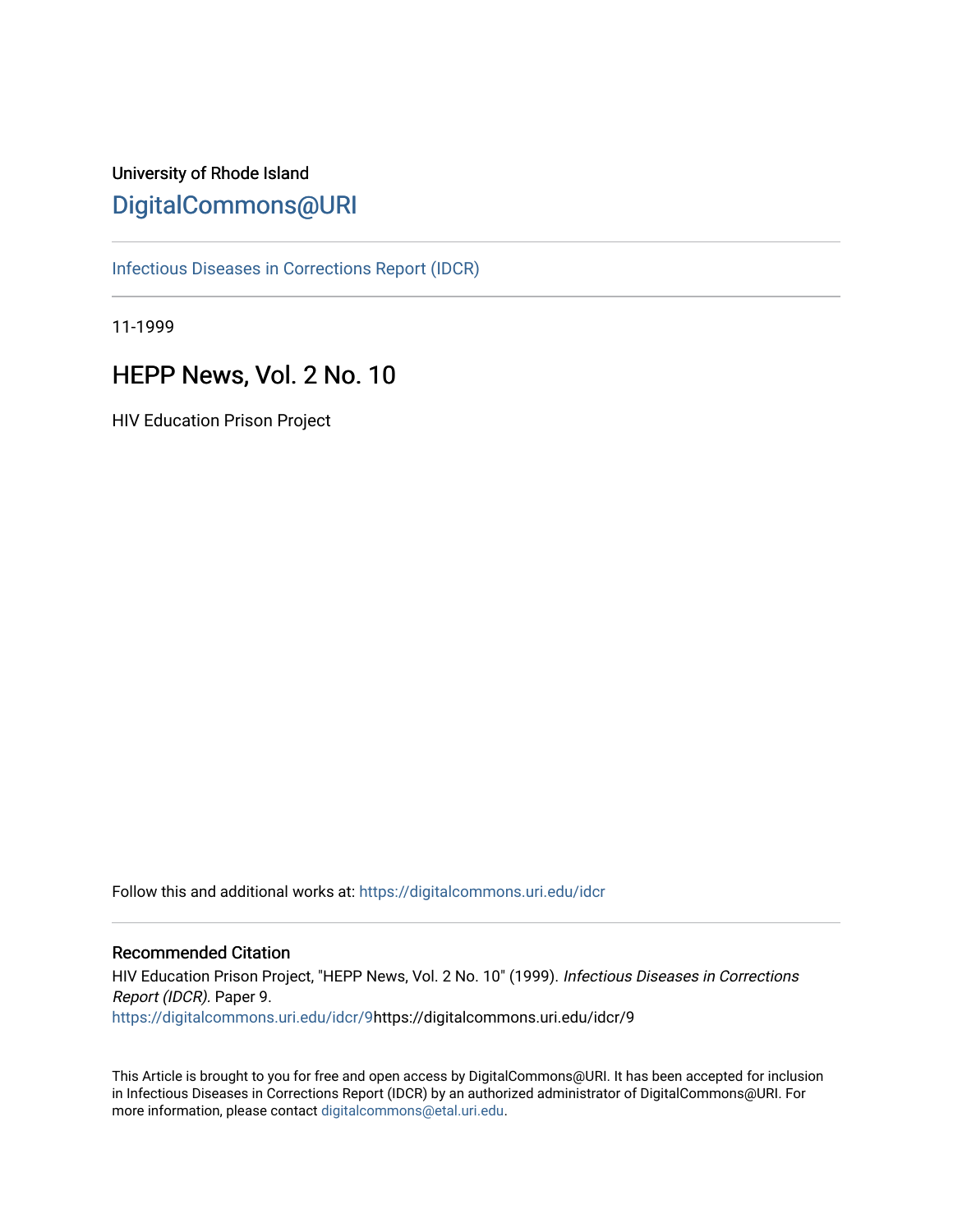

### About Hepp

HEPP News, a forum for correctional problem solving, targets correctional administrators and HIV/AIDS care providers including physicians, nurses, outreach workers, and case managers. Published monthly and distributed by fax, HEPP News provides up-to-the-moment information on HIV treatment, efficient approaches to administering HIV treatment in the correctional environment, national and international news related to HIV in prisons and jails, and changes in correctional care that impact HIV treatment. Continuing Medical Education credits are provided by the Brown University Office of Continuing Medical Education to physicians who accurately respond to the questions on the last page of the newsletter.

The editorial board and contributors to HEPP News include national and regional correctional professionals, selected on the basis of their experience with HIV care in the correctional setting and their familiarity with current HIV treatment. We encourage submissions, feedback, and correspondence from our readership. The goal of HEPP News is to provide our readers with reports of effective and cost-conscious HIV care that can truly be implemented with the correctional environment. We hope our newsletter achieves that goal.

### **E D I T O R S**

**Anne S. De Groot, M.D.** *Director, TB/HIV Research Lab, Brown University School of Medicine* **Frederick L. Altice, M.D.** *Director, HIV in Prisons Program, Yale University AIDS Program*

### **Faculty Disclosure**

In accordance with the Accreditation Council for Continuing Medical Education Standards for Commercial Support, the faculty for this activity have been asked to complete Conflict of Interest Disclosure forms. Disclosures are listed beneath the authors' names.

**All of the individual medications discussed in this newsletter are approved for treatment of HIV unless otherwise indicated. For the treatment of HIV infection, many physicians opt to use combination antiretroviral therapy which is not addressed by the FDA.**

*Hepp News is grateful for the primary support of Agouron Pharmaceuticals through an unrestricted educational grant and the additional support of Roche Pharmaceuticals and Glaxo Wellcome.*

## **Managing HIV Care in a Large State System - Texas**

### **David Paar, M.D.**

Assistant Professor of Medicine Division of Infectious Diseases Director, AIDS Care and Clinical Research Program (ACCRP)

The University of Texas Medical Branch at Galveston Speaker's Bureau: Roche Pharmaceuticals. Grant & Research *Support: Merck, Roche, Pfizer, Glaxo Wellcome, Immune Response Corp.*

With an area of 267,277 square miles and a population of 18.7 million inhabitants, Texas is the second largest and second most populous state in the U.S. The combination of multiple, large cities with attendant inner city conditions predisposed to high rates of HIV infection (socioeconomic impoverishment, low educational levels, illicit drug use) and a racially and ethnically diverse population disproportionately affected by the U.S. HIV epidemic, account for a large HIV positive population in Texas jails and prisons. It follows that Texas prisoner populations have the fourth highest AIDS prevalence rate in the nation (1876 HIV or AIDS cases reported in 1996)(1).

### **HIV in TDCJ**

The Texas Department of Criminal Justice (TDCJ) is responsible for correctional custody of "offenders", the preferred designation for Texas state inmates. Texas has the second largest incarcerated population in the U.S. (an estimated 135,407 offenders in TDCJ facilities and an additional 15,000 - 16,000 offenders who are housed in private correctional facilities)(2). Texas offenders diagnosed with chronic medical conditions are assigned to TDCJ facilities rather than to private correctional facilities, so that chronic care can be provided by a managed health care system.

Several independent managed healthcare contracts provide pharmacy services and medical care. Under these contracts each TDCJ facility has its own primary care health care delivery system which may be staffed by physicians, dentists, optometrists, mid-level practitioners (physician assistants, clinical pharmacists, nurse practitioners), Certified Medication Aids (CMAs), nurses, laboratory personnel, and other ancillary health care personnel. In contrast, outpatient specialty health care as well as inpatient hospitalization occurs at facilities located on Texas Tech and UTMB Galveston campuses.

With regard to Medical Care, the state is divided into eastern and western halves that are approxi-

mately equal in area, but unequal in terms of TDCJ offender population. University of Texas Medical Branch Galveston is responsible for the eastern half of the state, which houses approximately 104,264 offenders inCJ units. Virtually all HIV positive offenders are assigned to units in the eastern half of the state, which means UTMB provides CJ units. Virtually all HIV positive offenders are assigned to units in the eastern half of the state, which means UTMB provides nearly all of the HIV health care for TDCJ. Given the number of offenders in TDCJ, medical health care and pharmacy budgets are enormous. Delivery of services must be efficient in order to derive maximum benefit from these health care dollars (see Table 1 on page 2).

### **HIV Care Management**

The HIV-Specific Infection Control Policy, developed and periodically updated by the TDCJ Office of Preventive Medicine in Huntsville, Texas, serves as a guideline for HIV health care and is reflective of local standards of HIV health care. The policy is comprehensive and covers a variety of HIV-related issues including the method of HIV testing offered, referral of HIV positive offenders for specialty care, baseline and follow-up clinical and laboratory evaluations, schedule of vaccine administration and periodic HIV-related health screening (PPD, pelvic examinations, retinal exams, etc.), initiation of prophylactic therapies to reduce the incidence of opportunistic infections, and initiation of antiretroviral therapy.

### **Testing**

As of May 1998, TDCJ has offered "routine HIV testing" to offenders. Routine testing means that an HIV test is conducted, unless the offender *Continued on page 2*

| What's Inside |
|---------------|
|               |
|               |
|               |
|               |
|               |
|               |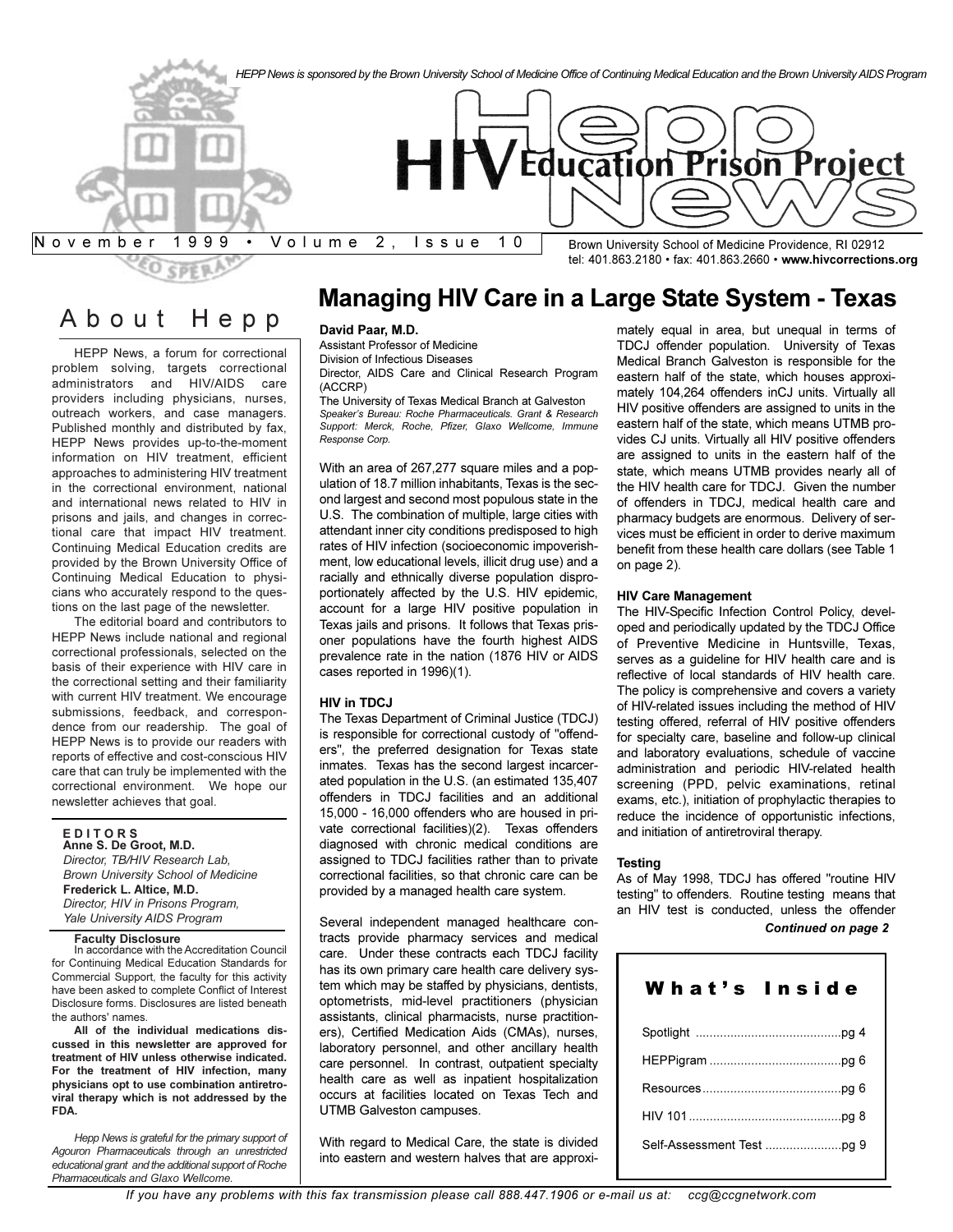### **Managing HIV Care in a Large State System - Texas**

*Continued from page 1*

refuses, for offenders:·

**\***who report a past history of HIV infection, hemophilia, or a history of high risk behaviors for acquiring HIV infection;

**\***for whom live virus immunization is planned;

**\***who have psychiatric disorders or display symptoms possibly consistent with AIDS-related dementia; and

**\***who have certain indicator conditions (TB infection or disease, any sexually transmitted disease, cervical dysplasia, Hepatitis B and C infections).

Routine testing is performed at entry into the TDCJ and yearly thereafter. Verbal consent is required before HIV testing is performed and all tested offenders receive pre- and post-test counseling. Prior to May 1998, HIV testing was offered on a voluntary basis (see Tables 2 and 3 below).

### **The Treatment System**

The Infection Control Policy specifies that TDCJ offenders with HIV infection must be evaluated and treated by a physician with expertise in HIV health care. As a result of recent endeavors to unify UTMB Galveston HIV Health Care and Unit-Based HIV Health Care, clinic visits at the two locations are linked so that offenders do not have to be transported as frequently as in the past, when Specialty Health Care and Unit-Based Health Care were isolated from one another. The current Infection Control Policy also specifies CID nurse visits every 60 days for HIV positive offenders.

The Infection Control Policy for vaccine administration, HIV-related periodic health screening, and initiation of prophylactic therapies are based on nationally published guidelines (1999 USPHS/IDSA Guidelines for the Prevention of Opportunistic Infections in Persons Infected with Human Immunodeficiency Virus available at: http://aepo-xdv-www.epo.cdc.gov/wonder/ PrevGuid/m0048226/m0048226.htm. Similarly,

initiation of antiretroviral therapy is based on nationally published guidelines (Report of the NIH Panel to Define Principles of Therapy for HIV Infection and Guidelines for the Use of Antiretroviral Agents in HIV-Infected Adults and Adolescents available at: http://text.nlm.nih.gov/ rindex/dbaccess/ldgde/p4. Antiretroviral therapy is individualized and based on informed decisions made by the treating physician and the patient. In other words, there are no set CD4 numbers or virus load values that automatically trigger or preclude antiretroviral therapy.

### **Administering and Monitoring HAART**

The TDCJ Pharmacy and Therapeutics (P & T) Committee have developed policies regarding the administration and continuation of antiretroviral drugs. In recent years, the director of the AIDS Care and Clinical Research Program has been appointed to this committee which has allowed the input of treating physicians to shape policy. Several P & T policies affect the use of antiretroviral medication administration. The policies are as follows:

1. All antiretroviral agents are included on the TDCJ Formulary; new agents are usually approved for addition to the formulary within a month of receiving FDA approval.

2. Combination therapy that includes a protease inhibitor or nonnucleoside reverse transcriptase inhibitor is considered standard and is distributed by directly administered therapy (DAT) multiple times per day at pill windows. Monthly pharmacy computer reports are monitored and if an offender is found to be on suboptimal therapy (dual or single nucleosides), the pharmacy notifies a unit-based provider, who is asked to correct or justify the suboptimal therapy.

3. A 10-day supply of medication is dispensed at release from prison and Texas AIDS Drug Assistance Program (ADAP) papers are completed and submitted by pharmacy personnel at

**Table 1. Fiscal Year 2000 Projected Budget Figures for TDCJ**

| <b>Health Care Entity</b>     | <b>TDCJ Correctional Managed Care*</b> | <b>TDCJ Pharmacy Services</b> |
|-------------------------------|----------------------------------------|-------------------------------|
| <b>Total Budget</b>           | \$268,000,000                          | \$26,250,633                  |
| <b>HIV-Related Spending</b>   | \$41,400,000                           | \$12,368,250                  |
| <b>HIV-Related % of Total</b> | 6.5                                    | .47 <sup>4</sup>              |

*\*exclusive of Psychiatric Care Costs*

*(Table made possible through personal communication, Alan Sapp, Assistant Director for Administrative Services, Texas Correctional Managed Health Care Committee)*

#### **Table 2. TDCJ HIV Testing Results, by Year**

| Year                            | 1990 | 1991 | 1992 | 1993   | 1994   | 1995   | 1996   | 1997   | 1998   | 1999 to<br>8/31/99 |
|---------------------------------|------|------|------|--------|--------|--------|--------|--------|--------|--------------------|
| # of Offenders<br><b>Tested</b> | 7192 | 7395 | 9310 | 16.634 | 16.241 | 21.549 | 25.721 | 29.024 | 49.114 | 37.807             |
| # of Positive Tests             | 415  | 485  | 459  | 615    | 616    | 702    | 549    | 691    | 971    | 606                |
| % Positive                      | 5.7  | 6.6  | 4.9  | 3.7    | 3.8    | 3.3    | 2.1    | 2.4    | 2.0    | 1.6                |

| Table 3. CDC Classification of TDCJ Offenders, 1999 |  |
|-----------------------------------------------------|--|
|                                                     |  |

| <b>CDC Classification</b> | Men         | Women        | Total (%)   |  |
|---------------------------|-------------|--------------|-------------|--|
| A1, A2 (asymptomatic)     | 1072        | 200          | 1272 (50.2) |  |
| B1, B2 (symptomatic)      | 237         | 22           | 259 (10.2)  |  |
| A3. B3. C1-3 (AIDS)       | 932         | 70           | 1002 (39.6) |  |
| Total (%)                 | 2241 (88.5) | 292 (11.5 %) | 2533 (100)  |  |

*(Table 2 and 3 are from the Texas Department of Criminal Justice Health Services Division Inter-Office Communication from Scott L. Samford, PHT-III, HIV Program Coordinator, August 31, 1999) Continued on page 5*

release. The offender is given the responsibility of obtaining the medications by calling the ADAP program tollfree number and designating a pharmacy for dispensing of drugs. 4. Finally, an antiretroviral medication discontinuation policy has been implemented in which 80% of the scheduled doses of each antiretroviral medication must be taken in order for the offender to continue treatment.

### **Adherence**

Adherence is documented by Certified Medication Aids (CMAs) who enter this data on the pharmacy computer system as they distribute medications to offenders at "pill windows" at the correctional units. Pharmacy personnel review adherence data every month. When an offender's adherence on any antiretroviral medication falls below 80 %, a unit-based provider is notified and asked to perform adherence counseling. During counseling, the offender is assessed for conditions that impair adherence: medication side effects, unreasonable medication combinations, and the occurrence of other activities (work, meals, school) scheduled simultaneously with pill window times. The medication discontinuation policy is also reviewed with the offender. Necessary adjustments are made to the antiretroviral regimen or related medications in order to minimize non-adherence due to drug side effects. When possible, daily routines are altered or medication passes are given so that non-adherence due to conflicting events is minimal. After 30 days, adherence is reassessed. If adherence remains below 80%, antiretroviral therapy is discontinued. The offender has the opportunity to resume antiretroviral therapy after a 90-day hiatus.

Upon initial review, the antiretroviral medication discontinuation policy seems unduly harsh and/or paternalistic. However, if one considers that poor adherence not only leads to drug-resistant virus which impairs treatment response for the individual, but may also lead to transmission of drug-resistant virus within and outside of the prison, this policy is beneficial to the individual who may accept effective therapy in the future and beneficial to the public health by reducing the incidence of treatment-resistant HIV infection.

### **Challenges and Solutions**

Initially, our HIV clinic was at UTMB at Galveston, which made it difficult to provide optimal HIV care due to distance, staffing, and separation of care from the offender's home unit. Therefore, a Center for Excellence in HIV Care was established at the maximum security Stiles Unit in Beaumont, Texas is approximately 85 miles from Galveston. Currently 1,200 HIV positive men of various security designations are housed there. Security regulations were modified at this unit so that offenders with different security designations can be housed together in specified quarters that are centered around health care delivery areas where clinic and pill windows are located. The trip to UTMB takes a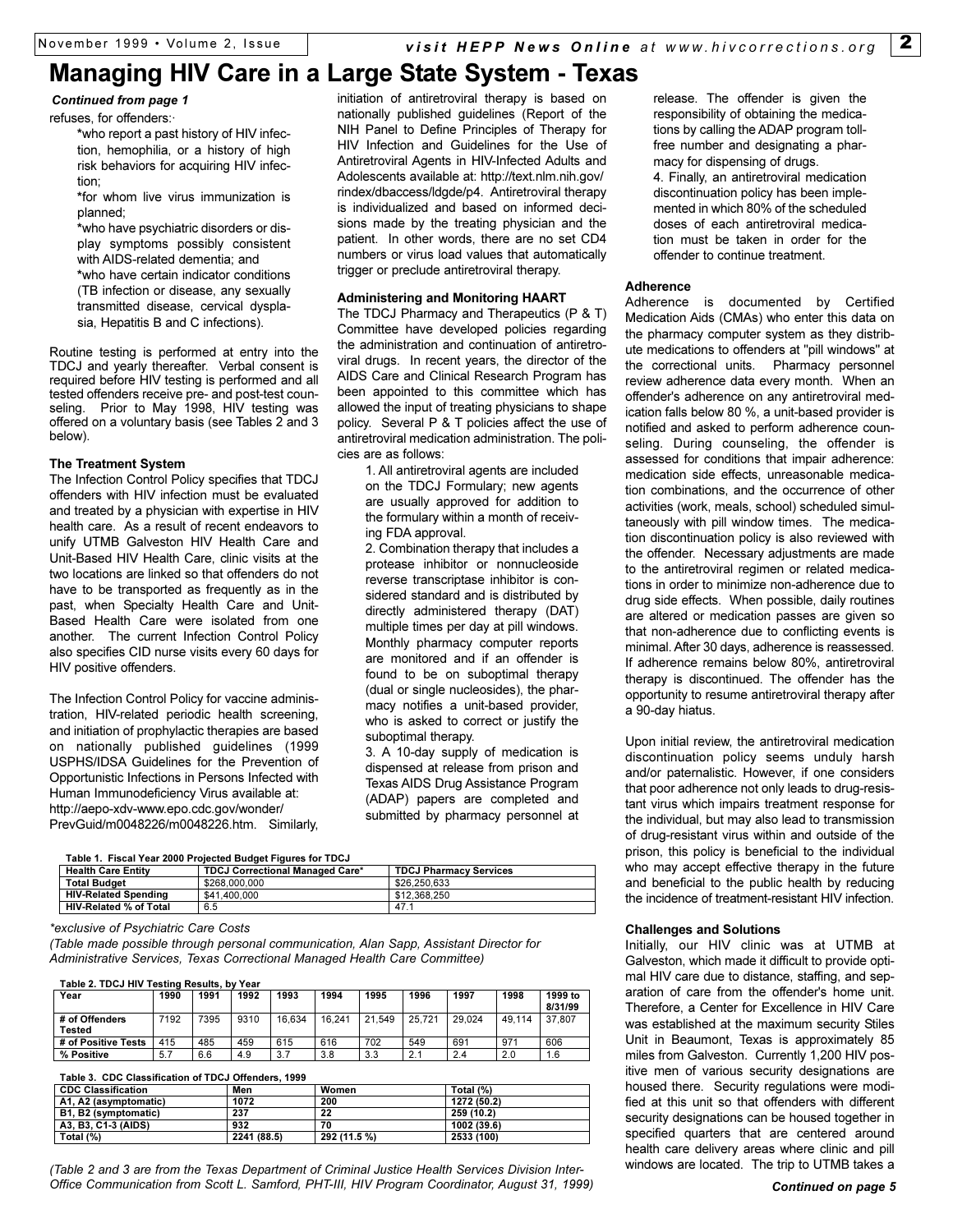### L ETTER FROM THE E DITOR

#### Dear Colleagues.

October, a busy time for all, was exceptionally busy for HEPP, the HIV Education Prison Project at Brown University, due to preparations for our conference on Clinical Trials in Correctional Settings. Most of you probably thought we dropped off the face of the earth! Please accept our apology for two late issues in a row. We pledge to get the Newsletter back on track (faxed during the second week of the month) by the December issue. In this issue of HEPP News, we are pleased to bring you reports on HIV care in four major correctional facilities across the nation. The main article, by Dr. David Paar, describes in detail how the Texas Criminal Justice Department, a very large state system, provides HIV care. We also include another succinct update from ICAAC by Dr. Joe Bick, of the California DOC. This month's HIV 101 provides a list of routine vaccinations for HIV infected persons. After reading this issue, clinicians should be able to identify which vaccines to administer to HIV infected patients and to understand current debates about discontinuing prophylaxis for opportunistic infections.

And now for a quick report on our Clinical Trials meeting. Correctional medical experts, legal experts, ethicists, and prisoner advocates gathered in Providence on October 13, 14, and 15 to review the history, legal and ethical aspects, and medical conduct of clinical trials in correctional settings and to propose expanded guidelines which may enable inmates and their medical providers to have access to experimental therapies, while protecting inmates from potential abuses of clinical research.

HEPP editor Dr. Rick Altice (Yale HIV/Prison Project), Dr. Al Novick (Yale Center for Interdisciplinary Studies on AIDS), and Dr. David Thomas (Florida DOC) helped HEPP and the Brown AIDS Program (BRUNAP) organize the conference. Additional organizers included Drs. David Wohl and Becky Stevenson of U. North Carolina (and the NC DOC), Dr. David Paar of Texas UTMB and DOC, Dr. Joe Bick of California DOC, Betty Ryder of the NC DOC, Ned Heltzer of PHS, Dr. Lou Tripoli of CMS (central office) and Dr. Ken Mayer of Brown University.

During the course of the conference, participants learned that inmates currently do participate in clinical trials in a number of correctional institutions. In Texas, for example, the close association between the University of Texas medical programs and corrections has enabled inmate participation in a wide range of trials of anti-retroviral agents. In Florida, clinical studies have been carried out at the Central Florida Receiving Facility South Unit under the direction of the University of Miami AIDS Clinical Trials Group (ACTG). In North Carolina, clinical research studies have also been conducted, however that research is currently limited to studies unique to the prison setting, such as the efficacy of Directly Observed Therapy (DOT) versus Self-Carry Therapy (SCT).

Conference participants heard nationally recognized ethicist Nancy Dubler and a federal delegate from the Office for Protection from Research Risk, Jeffrey Cohen, expound on the participation of prisoners in research trials. Highlights of the conference also included presentations by Dr. Margaret Fischl (U. Miami) and Dr. Rich Pollard (U. Texas Medical Branch at Galveston). The latter half of the conference was devoted to discussions by "working groups" that included former inmates, prisoner advocates, ethicists, lawyers, correctional representatives, and correctional physicians. These groups conducted open discussions on four topics: who should conduct trials, what type of correctional setting would be appropriate for trials, what type of research should be allowed in correctional settings, and whether coercion and undue influence were factors influencing prisoner participation in research. Following these discussions, a small group of 16 experts and 20 observers met in a closed session to report on issues raised by the working groups and to begin the process of formulating more detailed guidelines for the conduct of clinical trials in correctional settings.

In general, participants at the conference and members of the closed panel appeared to agree that prisoners should not be denied access to clinical trials in correctional settings. Due to concerns about prisoner vulnerability to coercion and undue influence, however, it was also agreed that the setting for the trial should conform to certain standards and that the conditions at the site should be monitored on a regular basis. Participants who were in favor of allowing prisoners access to clinical trials, were also in favor of restricting trials to locations where "good clinical practice" was in place or where good clinical care would be independently introduced before a clinical trial would begin, so that prisoners would not be restricted to participating in a clinical trial in order to obtain decent medical care. One interesting proposal was that a clinical trials review committee specifically formed for correctional trials should be established at the national level (similar to existing groups that accredit prisons, or prison hospitals). The committee would be responsible for carefully reviewing each trial proposed for a correctional setting and monitoring the trial site for compliance with the criteria to be set forth in the guidelines.

Overall, conference participants reported feeling that they were present at a momentous event, which was one of the first national meetings on the topic of clinical trials in correctional settings to be convened in greater than 20 years. Many different perspectives were voiced during the course of the meeting, and additional perspectives will be gathered before the proposed guidelines are published. Conference organizers hope that this meeting will eventually lead to the development of guidelines that will protect prisoners from research abuses while preserving their access to clinical trials. A full report on the closed panel discussions and a set of expanded guidelines for clinical trials in correctional settings will be published in two to three months - and you can be sure, as a HEPP subscriber, that you'll hear about the guidelines first!

Lastly, I want to mention that I enjoyed meeting many of you at the National Conference on Correctional Health Care in Fort Lauderdale this month. I appreciated the positive feedback you gave me on HEPP News, and I encourage you to continue to send us your comments and suggestions. Don't forget to check out the website at http://www.HIVCorrections.org.

Sincerely,

 $A_{\text{max}}$  /  $B_{\text{max}}$   $C_{\text{max}}$ 

**HEPP News** is published twelve times a year by the Brown University AIDS Program Box G-B426 · Providence RI 02912 *tel:* 401.863.2180 *fax:* 401.863.1243 *e-mail:* heppnews@brown.edu

*If you have an difficulties with this fax transmission please call 888.447.1906*

**Senior Advisory Board** Joe Bick, M.D. *California Dept. of Corrections*

Roderic D. Gottula, M.D. *Society for Correctional Physicians*

Theodore M. Hammett, Ph.D. *Abt Associates*<sup>v</sup>

Ned E. Heltzer, R.Ph., M.S. *Prison Health Services, Inc.*

Stephen Tabet, *Univ. of Washington Division of Infectious Disease Seattle HIVNET*

David Thomas, J.D., M.D. *Florida Dept of Corrections*

**Managers** Dennis Thomas *HIV Education Prison Project*

Michelle Gaseau *The Corrections Connection*

**Layout**  Mary Sheehan *The Corrections Connection*

**Promotion and Distribution** Amanda Butler *Cimon Consulting Group*

**Editorial Associates**  Elizabeth Stubblefield *HIV Education Prison Project*

Christine Mastal *The Corrections Connection*

**Associate Editors** Timothy P. Flanigan, M.D. *Brown University School of Medicine*

> David P. Paar, M.D. *University of Texas Medical Branch*

Anne C. Spaulding, M.D. *Brown University School of Medicine*

David A. Wohl, M.D. *University of North Carolina*

Betty Rider, M.A., M.S. *North Carolina Division of Prisons*

> Steve Szebenyi, M.D. *Albany Medical College*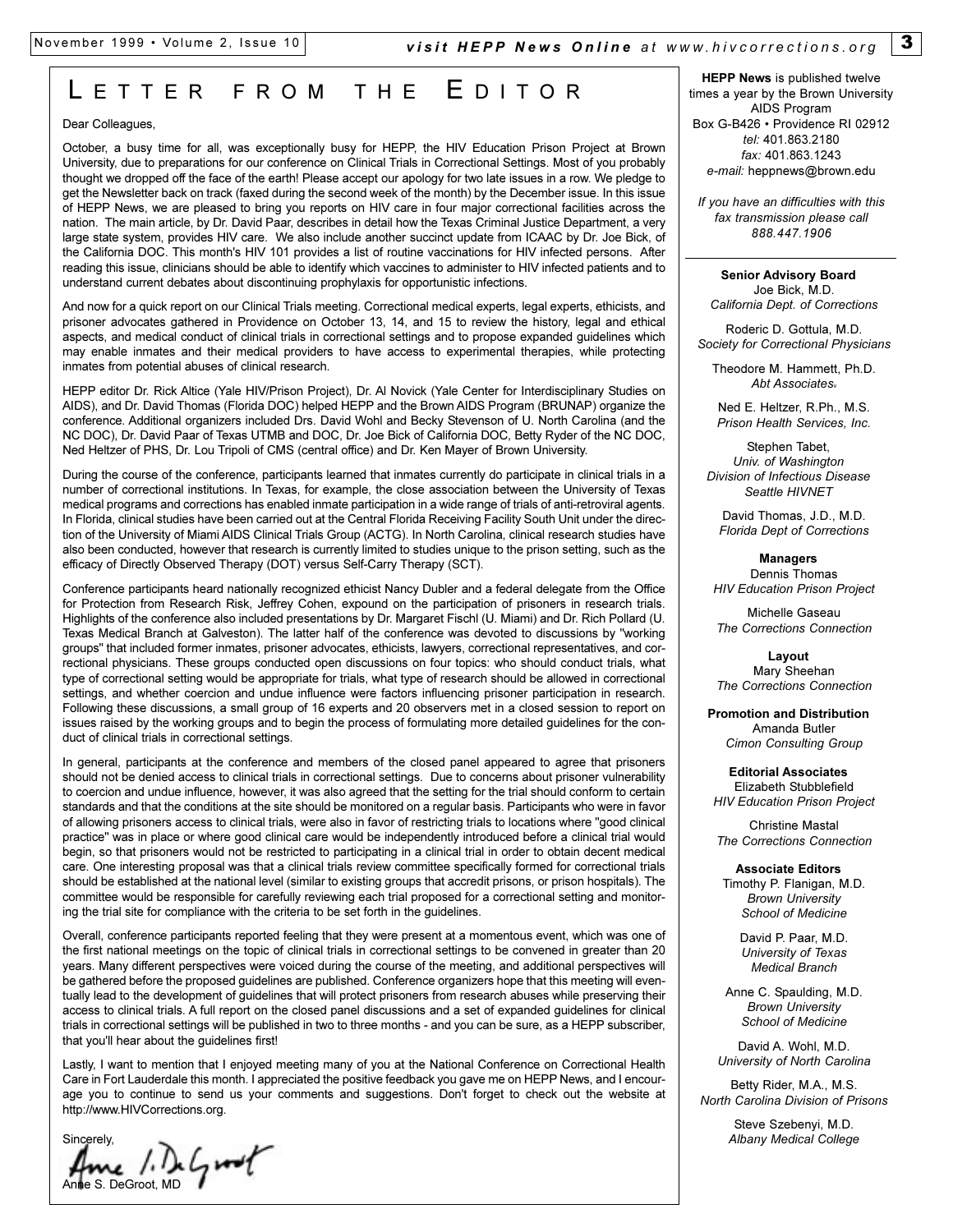### **Spotlight: California, Florida, and New Jersey Correctional HIV Care**

*For this spotlight on correctional HIV care, HEPP staff asked physicians from the departments of corrections from California, Florida and New Jersey to outline the HIV care programs at their institutions. We asked them to include what they consider the best aspects of their programs, as well as what they might change. Their reports are summarized in the table below, followed by their own words.*

|                                                                                                              | California Medical<br>Facility (CMF),<br><b>Vacaville CA</b><br>(Men's)                                                    | <b>Florida Department</b><br>of Corrections                                                                            | <b>New Jersey</b>                                                                    | <b>Texas Department of</b><br><b>Criminal Justice</b>                                               |
|--------------------------------------------------------------------------------------------------------------|----------------------------------------------------------------------------------------------------------------------------|------------------------------------------------------------------------------------------------------------------------|--------------------------------------------------------------------------------------|-----------------------------------------------------------------------------------------------------|
| <b>Type of Care</b>                                                                                          | <b>DOC</b>                                                                                                                 | <b>DOC</b>                                                                                                             | Subcontracts                                                                         | DOC                                                                                                 |
| <b>Location of Care</b>                                                                                      | On-site. Contract to<br>local hospitals for<br>critical care.                                                              | Centralized                                                                                                            | On-site. Contract to<br>local hospitals for<br>critical care.                        | Centralized                                                                                         |
| Testing                                                                                                      | Voluntary                                                                                                                  | Voluntary                                                                                                              | Voluntary                                                                            | Voluntary                                                                                           |
| Seroprevalence<br>(HIV+)                                                                                     | 2.5% (4500) Men <sup>1</sup><br>$~500$ at CMF                                                                              | 3.2% (1929) Men<br>6.8% (223) Women <sup>11</sup>                                                                      | 3-4% (900) Men<br>10% (100) Women                                                    | 1.3% (1,645) Men<br>2.3% (231) Women <sup>11</sup>                                                  |
| <b>Medication</b><br><b>Distribution</b><br>directly observed<br>therapy (DOT) or<br>keep on person<br>(KOP) | DOT, except >bid<br>or those with<br>special food<br>requirements,<br>which are<br><b>KOP/weekly</b>                       | <b>DOT</b>                                                                                                             | Varies from site to<br>site: DOT or KOP                                              | <b>DOT</b>                                                                                          |
| <b>Peer Education</b><br>Programs                                                                            | Yes (Vacaville)                                                                                                            | Yes (Central Florida<br>Receiving Center)                                                                              | Yes, depending on<br>site                                                            | Outside prevention<br>education group<br>comes intermittently                                       |
| Discharge<br>Planning                                                                                        | Social worker is<br>assigned to each<br>patient. Patient is<br>contracted to<br>transitional<br>programs and<br>providers. | Patient directly linked<br>to a treatment facility<br>in the community into<br>which the patient will<br>be discharged | Given 2 weeks of<br>medication.<br>encouraged to seek<br>assistance at PH<br>clinics | Given 10 days of<br>medication.<br>encouraged to call the<br>AIDS Drug Assistance<br>Program (ADAP) |

*This is the %(number) of HIV seroprevalence in the entire California Department of Corrections Source: Hammett TM, Maruschak LM. 1996-1997 Update: HIV/AIDS, STDs, and TB in Correctional Facilities. U.S. Department of Justice, Office of Justice Programs, National Institute of Justice. July 1999. NCJ 176344.*

#### **Patient Access to Care**

#### **California Medical Facility (CMF), Vacaville CA** Joe Bick, MD

Chief Medical Officer, HIV Treatment, California Medical Facility, Vacaville, CA,

Speaker's Bureau: Agouron, Bristol-Myers Squibb

California Medical Facility (CMF) has the largest HIV treatment program in the California Department of Corrections (CDoC), providing comprehensive care to 500 men. Each physician in the outpatient setting has responsibility for approximately 160 HIV infected patients. An additional physician is responsible for the hospice and supported living units, and three provide care in the hospital.

Fundamental to the success of this program is an organizational structure that allows one individual to supervise all aspects of the HIV treatment unit. In the ever-changing and unpredictable environment of corrections, this type of authority is crucial if a program is to rapidly adapt to obstacles (lockdowns, correctional policy changes, etc.).

Patients initiate a clinic visit by submitting a request for services. These requests are triaged by the nursing staff, who then schedule patients to be seen. There is a physician on site 24 hours a day seven days a week to handle emergencies. For routine requests, patients may wait 1 to 14 days to be seen. Patients can self refer to mental health, dentistry, optometry, and podiatry. All other consultations are physician generated. Patients are seen on average once a month. Although patients can refuse medical care, an effort is made to ensure that all patients are seen at least once every three months.

### **Provider and Peer Education Florida Department of Corrections** Bert Hurowitz, MD

There are two important components to the HIV Care program at the Florida Department of Corrections: our peer education program, and our provider education program. The programs begin once we have found an inmate is seropositive. Treatment of newly diagnosed inmates and those

who self identify as HIV infected is dependent upon the stage of the disease, prior treatment, past history of opportunistic infections, co-morbidities, and especially the desires of the inmate. We take the patients' own readiness into account, since we cannot mandate HIV therapy, and we recognize that we obtain maximal adherence when we have the full commitment of the patient. To facilitate and encourage adherence, we have established inmate to inmate (peer) education groups and a health care team to provide additional HIV education.

Because we have found it difficult to provide all of these services at every institution, we have elected to re-structure our facilities so that treatment for HIV/AIDS will occur at selected sites. By the time we finish restructuring, HIV infected inmates who are on treatment will be located in selected institutions, representing less than a third of our over sixty institutions. Two institutions will provide the highest level of care and the remainder of the institutions will provide the type of care that is usually provided in outpatient HIV clinics in the community. All of the practitioners at the HIV facilities will be "experts" in the care of this infection.

To educate and update the practitioners, we have developed a unique educational program. Similar to the program in Texas, we have been operating a "mini-HIV residency" at the HIV specialty institutions over the past two years. The program is a one-week total immersion course concerning HIV/AIDS and closely associated subjects, such as tuberculosis, hepatitis, and special women's concerns. This course is both didactic and clinical. The "students" have direct hands-on experience. They review case histories and examine patients who have many of the conditions discussed during the course. The faculty consists of experts from both inside and outside of the Florida DOC. In addition to the mini-residency, we present updates on HIV/AIDS treatments at our monthly staff meetings. Last year we devoted eight hours of our yearly staff workshop to lectures on HIV and AIDS.

Finally, we have offered inmates the opportunity to volunteer for investigational treatment programs through collaboration with the University of Miami.

These programs give our staff opportunities to be part of "state of the art" treatment protocols and they offer our patients access to the newest treatment

#### **HIV Care in New Jersey State Prisons** Sheree Starrett, MD

Speaker's Bureau: Roxane, Merck, Bristol-Myers Squibb, Glaxo Wellcome

The current goal of the HIV program in NJ is to try to provide the best possible services at our local sites. To accomplish this goal, a statewide HIV advisory panel was created to include the NJ correctional physicians most skilled in HIV care. This group of eight physicians meets quarterly to discuss various HIV issues. Four outside HIV physician experts also attend these meetings, providing us with even more knowledge on how best to care for HIV infected inmates.

By court order, we are not allowed to segregate HIV patients for any reason, and therefore are unable to follow the Florida model of creating "centers of excellence." Some of our sites may have as few as 3 or 4 patients, while larger sites will have 100 + inmates. We have seen a dramatic decline in all HIV morbidity and mortality, presumably relating to the use of effective antiviral therapy.

As previously stated, we try to provide all care at the local sites. All patients are managed by members of the HIV advisory panel or by health care providers (physicians or NPs) under their immediate supervision. Many sites have Infection Control Nurses, who are also very active in patient care. Patients are generally treated according to the DHHS and IAS guidelines. Patients are seen at least quarterly and more frequently at the discretion of the caregiver. Lab work, including CD4 count and ultrasensitive viral loads are done every 3 months and whenever therapy changes require repeat testing. All FDAapproved antivirals are available to inmates. Medications are provided in monthly quantities from a wholesale pharmacy. Monitoring of patient adherence is problematic. Withdrawal of therapy from persistently nonadherent patients is at the discretion of the provider. Patients are not charged any co-pay for HIV services, except for medications. This fee is \$1.00 for every 90-day prescription, (i.e. 90 days of nelfinavir for \$1.00). No patient is denied care based on inability to pay.

Patient outcomes have improved tremendously throughout the state in recent years. The number of AIDS related deaths in NJ declined from 74 in 1996 to 17 in 1998. Hospital admissions and lengths of stay have shown the same trends. The key to our success has been the major effort devoted to staff education and with that, the widespread usage of highly active antiviral therapy.

Despite all our successes, we need to improve our patient education and discharge planning programs. Because of a high rate of nursing and medical staff turnover, we have to continually work on developing the skill levels of new staff members. We also need to work on educating the general prison population as well as the custody staff. Many prisoners must not only deal with the issues of having a difficult disease, but also with all the stigmas related to this disease. Improving the knowledge of all the inmates and custody personnel might help alleviate this problem. Lastly, we need to try to develop more effective discharge planning and linkages with the outside community. I feel that without this essential last step, many of our efforts are lost upon prison release.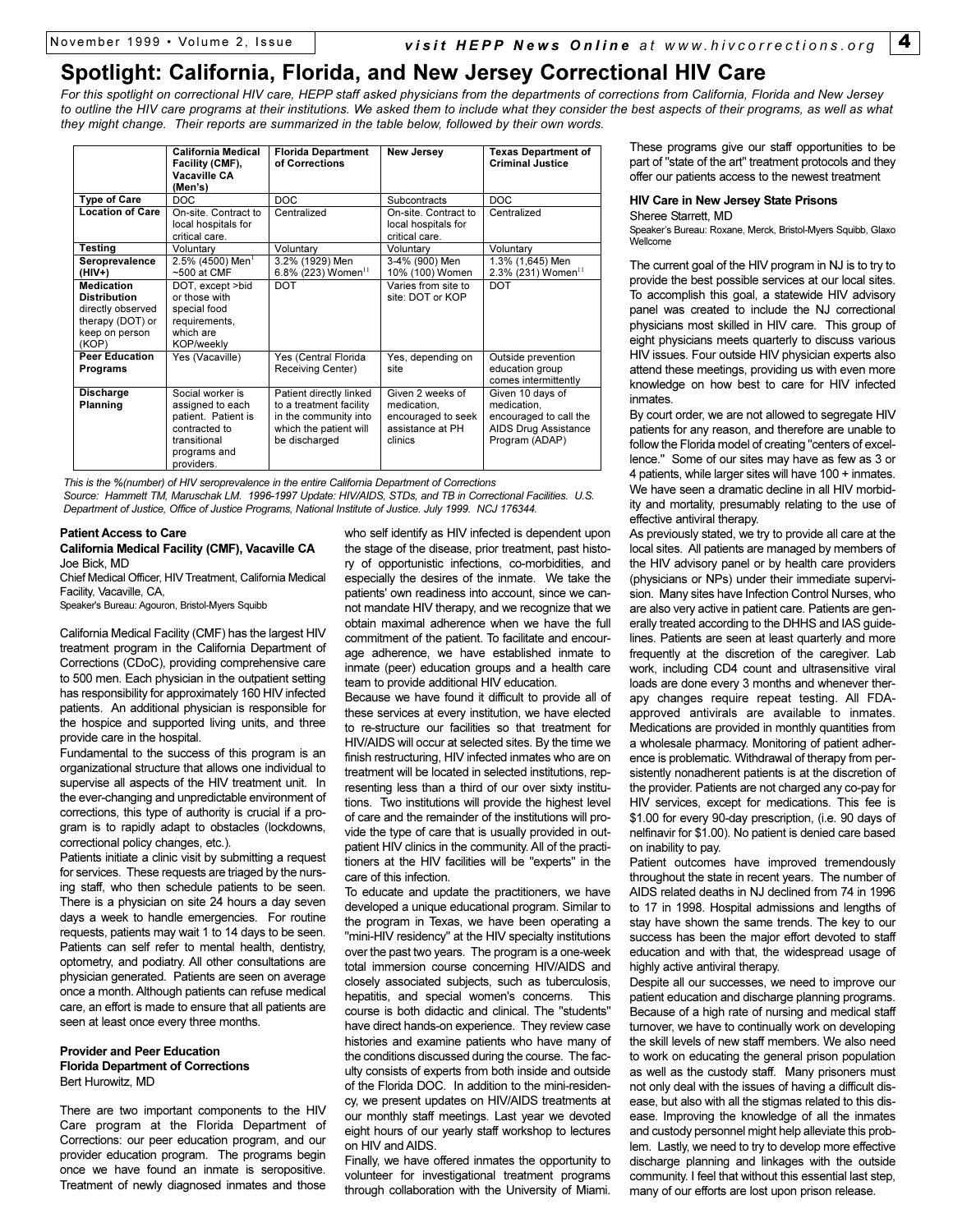### **Managing HIV Care in a Large State System - Texas**

#### *Continued from page 2*

couple of hours and offenders return to Stiles the same day asr their UTMB appointment. One of the Galveston ACCRP Physicians travels to the Stiles Unit one-day every other week to see patients and to consult with unit-based physician assistants who have reviewed medical and antiretroviral history on patients who are failing therapy and need to have medications changed. Similarly, the minimum security Texas City Women's Sheltered Housing Unit, only 15 miles from UTMB Galveston, houses minimum security female offenders with HIV infection. Another ACCRP AIDS specialist travels to Texas City every other week to see the offenders housed there and to see HIV positive female offenders who are transported to Texas City from other units of assignment.

### **Minifellowships for Better Providers**

In order to provide HIV care training to Unit-Based Providers as well as to foster a mutually respectful relationship between the Galveston Specialists and the Unit-Based Providers, a three day "HIV Minifellowship for Correctional Care Providers" (18 category 1 CME hours) was developed and is conducted three times per year for 10 - 15 Unit-Based Providers per session. We need to establish a working relationship with 61 physicians, 73 mid-level providers, and 71 Chronic Infectious Diseases (CID) nurses in the TDCJ units in the Eastern Region. Although the course is intensive and consumes three eight hour days, having Galveston HIV Specialists serve as faculty as well as participate in evening recreational activities with the Unit-Based Providers has facilitated an appreciation for each others' roles and has definitely enhanced communication regarding HIV care of offenders between the units and Galveston.

#### **Teleconsults**

Unit providers who have completed the minifellowship and Galveston Specialists consult with one another regularly by telephone or by means of telemedicine video equipment - thus a system of communication and care delivery called "teleconsults" is evolving. Patient cases are summarized on data sheets and faxed to the Galveston HIV Specialist prior to the teleconsult session. During the session, the patient's course is discussed and revised treatment plans are developed. Twice weekly telemedicine clinics were developed and are being refined so that a Galveston specialist can use state of the art electronic equipment to evaluate inmates at

remote sites across the state. To make telemedicine work, unit level laboratory capabilities had to be expanded so that viral loads and other tests could be performed there instead of UTMB Galveston.

#### **Summary**

The large geographic expanse of Texas and the sheer number of HIV positive offenders within the TDCJ are primary forces that made it necessary to change from a centralized HIV Health Care System based at UTMB Galveston to a cooperative system in which HIV Health Care responsibilities are shared by providers at the units. A uniform HIV-Specific Infection Control Policy, along with several Pharmacy and Therapeutics Committee Policies regarding antiretroviral medications, provided a foundation for this shared health care, but was not enough, by itself, to facilitate the transition. A three day "HIV Minifellowship for Correctional Care Providers" not only prepares unit-based providers to assume additional responsibility for HIV Health Care, but also facilitates a cordial working relationship between the Galveston HIV specialists and Unit-Based Providers. Telemedicine clinics have permitted UTMB Galveston HIV Specialists to evaluate offenders while they remain at remote sites throughout Texas, and a budding "teleconsult" clinic have enhanced efficiency without impeding quality of care. Finally, unit-based laboratory capabilities, in particular, the ability to collect and process viral load specimens were expanded in order to meet the needs of unit-based, specialty-driven, HIV care. The role of the CID nurse is being evaluated and hopefully, will be modified to become a crucial link between the units and UTMB Galveston. It has been useful to recognize that the analysis and revision of our HIV care delivery programs in a geographically large and populous institution like TDCJ is a process that moves slowly, but ultimately leads to more efficient delivery of quality health care.

### **References:**

1.Hammett, TM. Maruschak LM. 1996-1997 Update: HIV/AIDS, STDs, and TB in Correctional Facilities. U.S. Department of Justice. July 1999. NCJ 176344.

2.Personal communication, Alan Sapp, Assistant Director for Administrative Services, Texas Correctional Managed Health Care Committee. 1999.



*Table from the Texas Department of Criminal Justice Health Services Division Inter-Office Communication from Scott L. Samford, PHT-III, HIV Program Coordinator, August 31, 1999*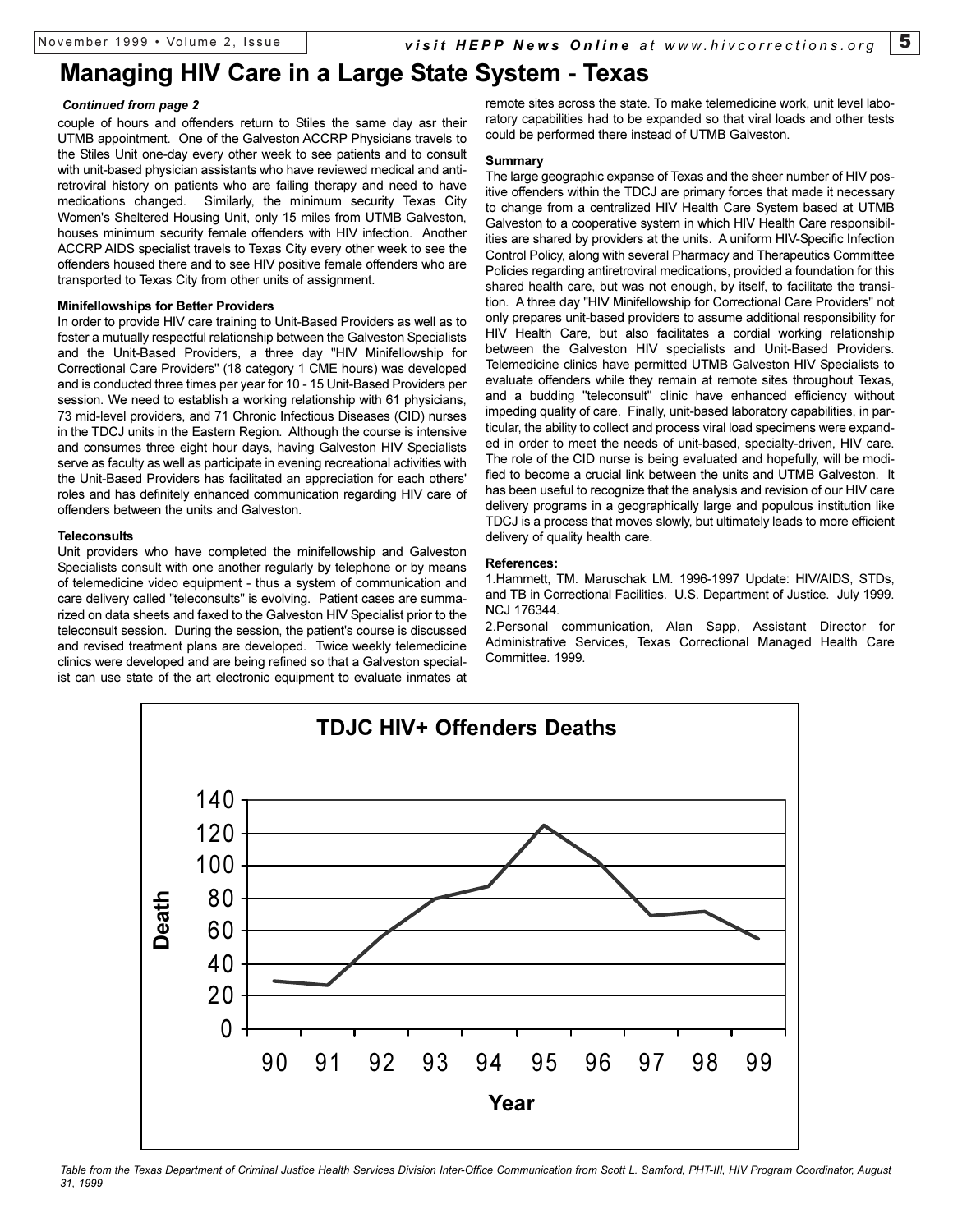# **HEPPigram** *A feature of HEPP News providing concise solutions to correctional HIV-related problems.*

### **ICAAC Highlights Part II: Opportunistic Infections**

by Joe Bick, MD

Speaker's Bureau: Bristol-Myers Squibb, Consultant: Agouron, BMS

The 39th annual Interscience Conference on Antimicrobial Agents in Chemotherapy (ICAAC) was held in San Francisco in September. Last month, HEPP News provided a review of HAART trial reports and HIV resistence testing. This month's report will discuss discontinuation of prophylaxis for opportunistic infections (OIs).

As increasing numbers of patients experience dramatic increases in their CD4 counts due to highly active antiretroviral therapy (HAART), the question is raised as to if and when OI prophylaxis can be discontinued. Specifically, if an individual at one time had a CD4 count low enough to put them at risk for a particular OI but subsequently had an increase in CD4 to a level above the risk threshold, can preventative therapies be discontinued? Does the increase in CD4 count necessarily represent immune reconstitution? If so, has the individual's immune system retained the ability to recognize the OI in question? Several abstracts were presented that attempt to answer these questions for Pneumocystis carinii (PCP), and Mycobacterium avium (MAC).

**PCP:** Abstract 1165 was an Italian study of 600 patients receiving PCP prophylaxis because of a past CD4 count <200 who subsequently had a CD4 rise to >200. PCP prophylaxis was discontinued in all patients. During a median follow-up of 6.2 months, there were no cases of PCP. A second study involving PCP prophylaxis was late breaker #24 from Spain. In this study of 488 patients, half were randomized to continue prophylaxis and half to discontinue it. After 11.3 months of follow-up, no cases of PCP developed in either group.

**MAC:** Late breaker abstract #23 examined 643 patients who were on MAC prophylaxis because of previous CD4 counts of <50 who now had CD4 counts >100. These patients were randomized to receive either weekly azithromycin or no MAC prophylaxis. In all, there were only two cases of MAC, both in the untreated group. Further supporting the discontinuation of prophylaxis was abstract #1164, which demonstrated that within six weeks of beginning a macrolide for MAC prophylaxis, the respiratory flora is all resistant to macrolides. This could potentially make treatment of subsequent respiratory illnesses more problematic. It should be noted that the above abstracts address discontinuation of primary MAC prophylaxis, which is not the same as stopping therapy in those with past documented MAC disease.

The above data adds to the growing consensus that it may be appropriate to discontinue primary prophylaxis for MAC and PCP in those who who have experienced a reconstitution of their immune systems as manifest by a rise in CD4 count to >200 for PCP and >100 for MAC. The data is not clear concerning those with prior PCP, nor is it clear that treatment for MAC can be stopped in those with rising CD4 counts.

In spite of this enouraging information, I believe that in the correctional setting the decision to discontinue primary prophylaxis for PCP should not be made lightly. Many incarcerated patients fail to follow-up medically following their parole. If a patient is not likely to obtain regular CD4 counts, the risk associated with continuing PCP prophylaxis is less than that of experiencing immune deterioration and subsequently developing PCP. Depending upon the patient, it might be most prudent to encourage continuation of prophylaxis regardless of CD4 count. Keep in mind that bactrim may also help prevent otisis, sinusitus, and other respiratory illnesses.

# SAVE THE DATES

**Management of HIV/AIDS in the Correctional Setting: A Live Satellite Videoconference Series "Hematologic Complications of HIV Infection"** January 18, 2000, 12:30-3:30 pm EST Phone: 518.262.4674, or e-mail kinerc@mail.amc.edu Site registration is mandatory, and must be done no later than one week before the broadcast. CME credit is available.

### **Retroconference 2000 7th Conference**

January 30-February 2, 2000 San Francisco, CA Registration opens: November 30, 1999 Late breaker abstract deadline: January 5, 2000 More information available at: http://www.retroconference.org/

**15th Annual Rocky Mountain Regional Conference on HIV Disease** February 18 - 19, 2000 Denver, CO Email: cap@coloaids.org URL: http://www.coloaids.org Phone: 303.837.0166; Fax: 303.837.9213 CME available. Maj Des: Antiviral drugs, Correctional facilities,

Cultural factors, Hepatitis, HIV prevention, HIV transmission, HIV/AIDS education needs.

#### **Ryan White CARE Act All-Title National Meeting Making a Difference: HRSA's HIV/AIDS Programs**

January 18- 21, 2000 Washington, DC Phone: 202.887.0620 x14 Sponsors: Health Resources & Services Administration (HRSA)

**Infectious Diseases 2000** January 28 - 30, 2000 Miami, FL Email: conferences@arhp.org URL: http://www.arhp.org/arhpframeconf.html Phone: 202.466.3825 or 877.444.ARHP; Fax: 202.466.3826 Sponsors: Association of Reproductive Health Professionals (ARHP) Maj Des: Hepatitis, Hepatitis prevention, HIV positive persons, Human papillomavirus (HPV), Infection control, Infections, Sexually transmitted diseases (STDs), Tuberculosis (TB), Women, Womens health services.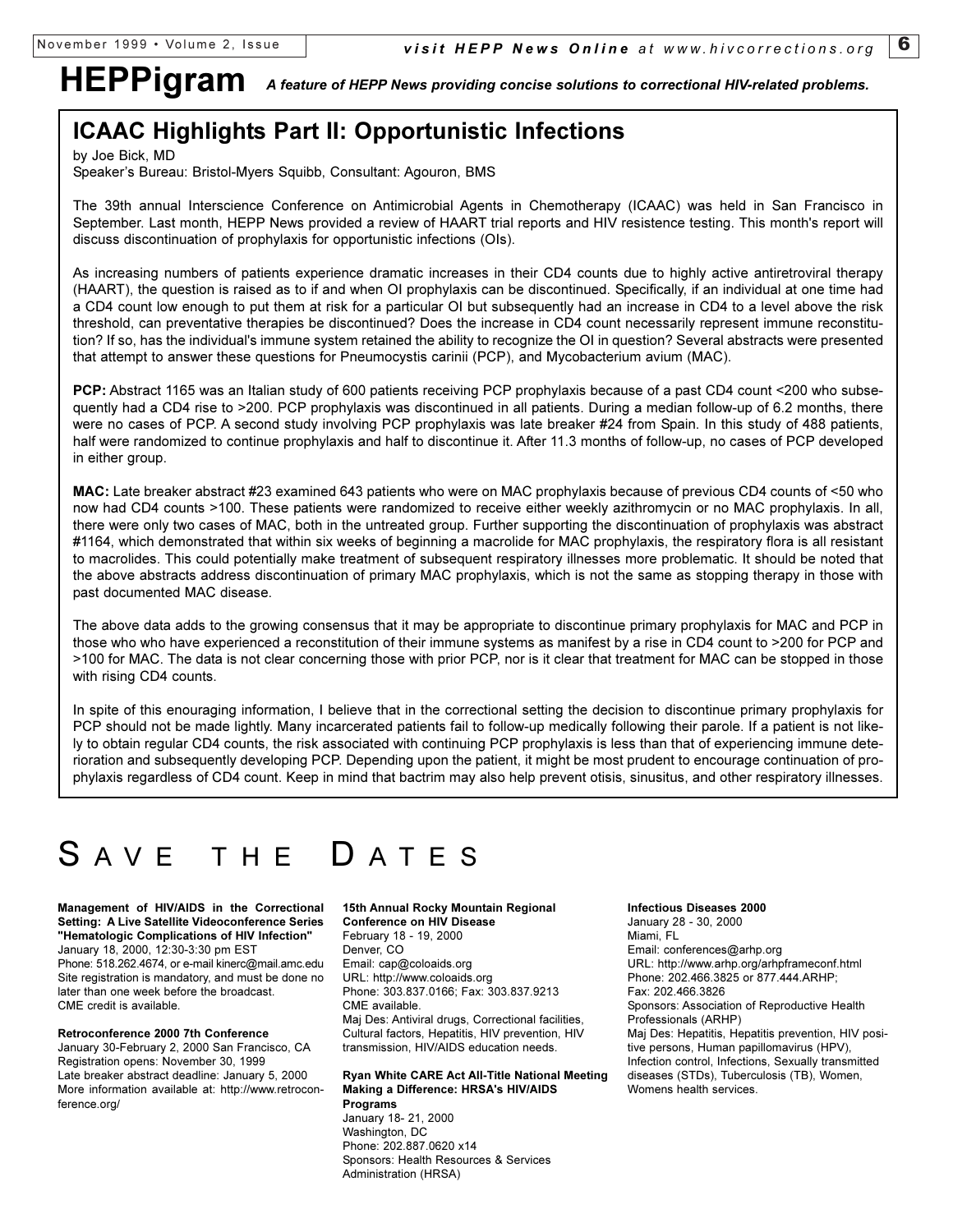### News Flashes

### **Anti-HIV Treatment Improves Immune System and Fights CMV**

A new combination of HAART appears to prevent the progression of cytomegalovirus (CMV) retinitis. Researchers at the NIH found that all 14 patients with CMV retinitis enrolled in the study who took HAART were able to cease their standard anti-CMV medications safely and without progression of CMV. Although the study focused on CMV retinitis, the results may be a "gateway" for researchers in treating other opportunistic infections, such as Mycobacterium avium complex (MAC), which also can be controlled by HAART alone, according to preliminary results from NIAID-supported trials.

(NIH News Release, 11/2/99. JAMA 1999; 282(17):1633-1637.)

### **Vaccine Combination for HIV**

Two experimental vaccines taken together are safe and have induced anti-HIV immune responses in the majority of volunteers enrolled in Phase II clinical trials sponsored by the National Institute of Allergy and Infectious Diseases. The trial, called AVEG 202/HIVNET 014, was designed to test ALVAC-HIV vCP205, which stimulates cellular immunity and ramps up T-cell activity, and SF-2 rgp120, which stimulates the production of HIV neutralizing antibodies. These preliminary data do not prove that the vaccine is effective against HIV infection, since the trial was neither large enough nor long enough to draw conclusions (NIAID press release, 7/13).

For more information, see the HIVNET website:http://www.niaid.nih.gov/daids/hivnet.htm

### **HIV Rebounds after Cessation of Therapy**

In a recent *Nature* article, Anthony Fauci, MD, and Tae-Wook Chun, PhD et al published findings that the viral load in two of their patients rebounded after HAART and interleukin-2 (IL-2) were stopped. The two patients were treated with HAART for 33 and 30 months. Both patients also had received intermittent intravenous infusions of IL-2 for 42 and 50 months. HIV plasma levels were below 50 copies/mL before treatment was stopped. The replenishing of the virus seen in these two patients may be due to viral reservoirs that hide from even the most potent HAART regimens. This data supports the findings of recent reports that suggest eradicating HIV from the body with currently available HIV treatments is unlikely because the virus remain undetected in sanctuaries that drugs cannot access, and can exist in latent forms on which the drugs have no effect. (NIH News Release, 10/27/99. More info. available at http://www.niaid.nih.gov.

| <b>Subscribe to HIV Inside</b><br>A new quarterly newsletter addressing HIV-management issues specific to correctional care.<br>If you are interested in receiving this free publication, please fill out the form below. In addition to receiving HIV Inside, this con-<br>tact information will be entered into an HIV-management database, allowing additional education materials to be forwarded. |       |  |
|--------------------------------------------------------------------------------------------------------------------------------------------------------------------------------------------------------------------------------------------------------------------------------------------------------------------------------------------------------------------------------------------------------|-------|--|
| Name                                                                                                                                                                                                                                                                                                                                                                                                   |       |  |
| Title<br><u> 1999 - Jan Samuel Barbara, margaret e seu a constructivo de la constructivo de la constructivo de la constructivo de la constructivo de la constructivo de la constructivo de la constructivo de la constructivo de la const</u>                                                                                                                                                          |       |  |
|                                                                                                                                                                                                                                                                                                                                                                                                        |       |  |
|                                                                                                                                                                                                                                                                                                                                                                                                        |       |  |
|                                                                                                                                                                                                                                                                                                                                                                                                        |       |  |
|                                                                                                                                                                                                                                                                                                                                                                                                        |       |  |
| Fax back to Brendan Maney at World Health CME at 212.481.8534                                                                                                                                                                                                                                                                                                                                          |       |  |
| <b>SUBSCRIBE TO HEPP NEWS</b>                                                                                                                                                                                                                                                                                                                                                                          |       |  |
| FAX TO 800.671.1754 FOR ANY OF THE FOLLOWING: (please print clearly or type)                                                                                                                                                                                                                                                                                                                           |       |  |
| Yes, I would like to add/update/correct (circle one) my contact information for my complimentary subscription of HEPPNews fax newsletter.                                                                                                                                                                                                                                                              |       |  |
| Yes, I would like to sign up the following colleague to receive a complimentary subscription of HEPPNews fax newsletter.                                                                                                                                                                                                                                                                               |       |  |
| Yes, I would like to order the following back issues (please include volume/issue/date).                                                                                                                                                                                                                                                                                                               |       |  |
| Yes, I would like my HEPP News to be delivered as an attached PDF file in an e-mail (rather than have a fax).                                                                                                                                                                                                                                                                                          |       |  |
| NAME:                                                                                                                                                                                                                                                                                                                                                                                                  |       |  |
| <u> 1980 - Johann John Stein, markin fan it ferstjer fan de fan it ferstjer fan it ferstjer fan it ferstjer fan i</u>                                                                                                                                                                                                                                                                                  |       |  |
|                                                                                                                                                                                                                                                                                                                                                                                                        |       |  |
|                                                                                                                                                                                                                                                                                                                                                                                                        |       |  |
|                                                                                                                                                                                                                                                                                                                                                                                                        |       |  |
|                                                                                                                                                                                                                                                                                                                                                                                                        |       |  |
| SIGNATURE:                                                                                                                                                                                                                                                                                                                                                                                             | DATE: |  |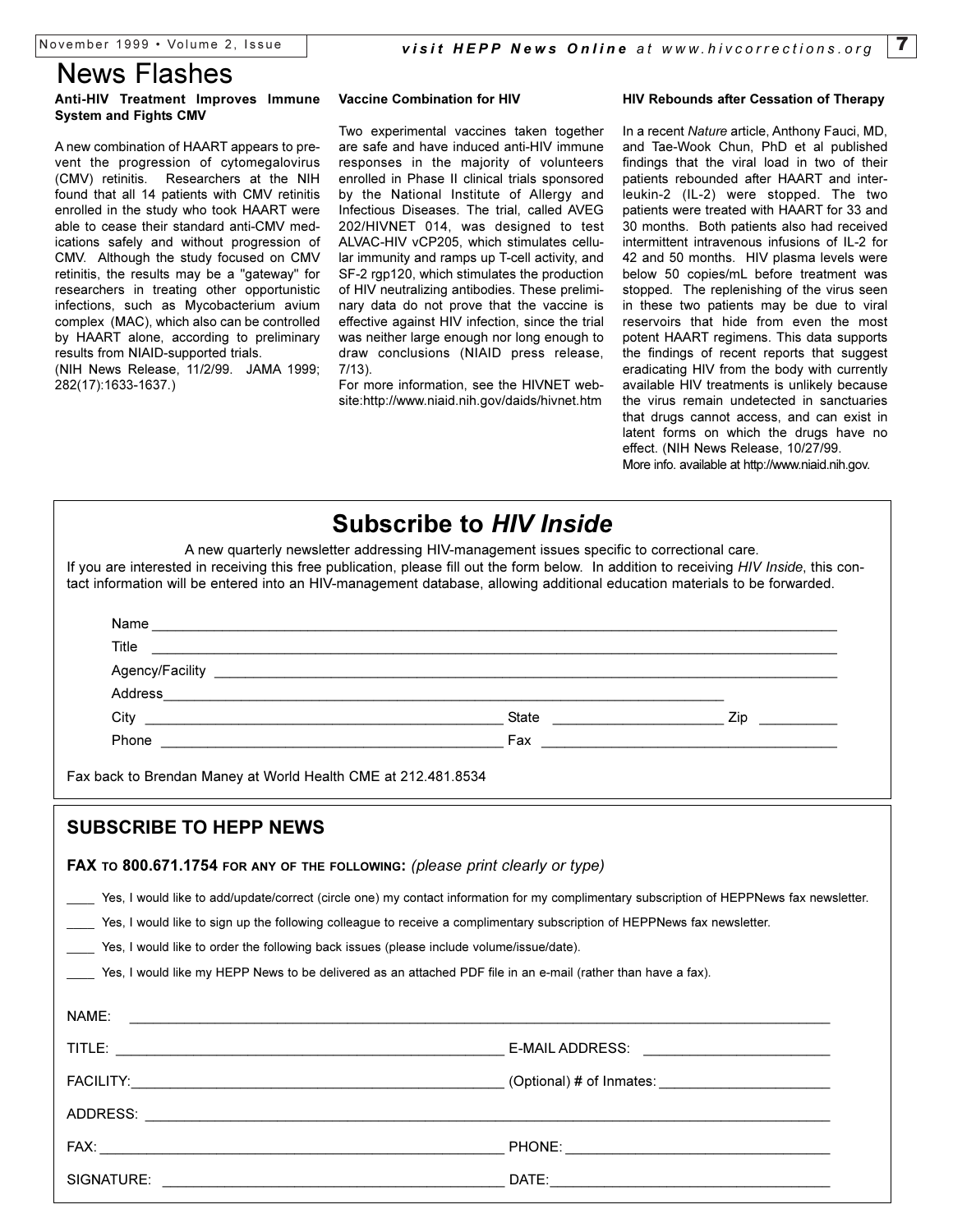The following vaccines are recommended for HIV-Infected persons. Inactivated or subunit vaccines pose no additional risk of adverse events and should be considered part of routine health maintenance for these individuals. In some cases, viral load may increase slightly after an immunization. Such increases, however, appear to be transient, and their clinical significance is unknown.

**Example 1018 Vaccinations for HIV-Infected Adults**<br>The following vaccines are recommended for HIV-Infected persons. Inactivated or subu<br>and should be considered part of routine health maintenance for these individuals. In Adapted from Barlett JG. The Johns Hopkins Hospital 1998-1999 guide to medical care of patients with HIV infection. Eighth edition. Williams & Wilkins, Baltimore MD 1999. 55-7; and Merigan TC, Bartlett JG, and Bolognesi D. Textbook of AIDS Medicine, Second Edition. Williams & Wilkins, Baltimore, MD. 1999. 322. Further informed by the Immunization Action Coalition, 651/647.9009. Website at: http://www.immunize.org/catg.d/p2011b.htm

### **Inactive or Subunit Vaccines**

| Vaccine                                | Indication                                                                                                    | Regimen                                                                                                                            | <b>Comments</b>                                                                                                                                                                                                                                                                                                                                                                                                                                                                                                                                                                                                                                       |
|----------------------------------------|---------------------------------------------------------------------------------------------------------------|------------------------------------------------------------------------------------------------------------------------------------|-------------------------------------------------------------------------------------------------------------------------------------------------------------------------------------------------------------------------------------------------------------------------------------------------------------------------------------------------------------------------------------------------------------------------------------------------------------------------------------------------------------------------------------------------------------------------------------------------------------------------------------------------------|
| Pneumococcal<br>vaccine                | All HIV patients, once<br>every ten years                                                                     | 0.5 mL IM                                                                                                                          | Risk of S. pneumoiae infection is increased 100-fold.<br>Efficacy of vaccine is best when CD4 count is >200.<br>Revaccinate if CD4 was <200 before HAART and is<br>>200 6 months after the first vaccine.                                                                                                                                                                                                                                                                                                                                                                                                                                             |
| Influenza<br>vaccine                   | All HIV patients yearly<br>in Oct-Dec, during the<br>flu season                                               | $0.5$ mL IM                                                                                                                        | Risk of influenza is not clearly increased, but<br>prevention may avoid expensive and complicated<br>diagnostic evaluation of flu-like complaints, and may<br>reduce transmission of flu in correctional settings.<br>Vaccination may increase HIV viral burden, but<br>natural flu infection may increase it more.                                                                                                                                                                                                                                                                                                                                   |
| Haemophilus<br>influenza B<br>vaccine  | Not recommended                                                                                               | 0.5 mg IM x1                                                                                                                       | Not recommended because most infections with H.<br>Influenzae in HIV-infected persons involve non-<br>typeable strains that are not included in the vaccine<br>(JAMA 1992;268:3350).                                                                                                                                                                                                                                                                                                                                                                                                                                                                  |
| <b>Hepatitis B</b><br>vaccine          | See Comments                                                                                                  | 3 IM doses at 0, 1, and<br>6 mo.<br>Alternate dose timing:<br>0, 2, 4 mo; or 0, 1, 4<br>mo.<br>Recombivax: 10 µg<br>Energix: 20 µg | CDC Indications: Members of high risk groups*,<br>inmates of long term correctional facilities,<br>seronegative IDU, sexually active gay men,<br>heterosexual men and women with STD or >1 sex<br>partner in past 6 mo and household or sex contacts<br>of HBsAg carriers.<br>Screening test is anti-HBc.<br>Risk of becoming HBsAg carrier is increased with HIV<br>infection.<br>CDC recommends measurement of antibody response<br>in HIV infected patients at 1-6 months after $3rd$ dose;<br>non-responders should receive 1-3 boosters.<br>Note that funds for immunizing patients <18 years may<br>be available from local Health Departments. |
| Inactivated<br>polio vaccine<br>(eIPV) | Those without prior<br>immunization, one<br>time only adult<br>booster.                                       | 0.5 mL subcutaneously                                                                                                              | Preferred for HIV-infected persons and close contacts.<br>Polio has been eliminated from the Western<br>hemisphere.                                                                                                                                                                                                                                                                                                                                                                                                                                                                                                                                   |
| <b>Hepatitis A</b><br>vaccine          | Men who have sex<br>with men, illicite drug<br>users, people with<br>chronic liver disease.<br>especially HCV | 1 mL adult formulation<br>intramuscularly $x1 \geq 14$                                                                             | Havrix was FDA approved in 1995 and may be used in<br>place of immune globulin.<br>Serologic tests show 30% of adults are protected by<br>prior infection.                                                                                                                                                                                                                                                                                                                                                                                                                                                                                            |
| Tetanus-<br>diptheria (Td)             | All adults-booster q<br>10 yrs                                                                                | $0.5$ mg IM                                                                                                                        | HIV infection is not a contraindication.                                                                                                                                                                                                                                                                                                                                                                                                                                                                                                                                                                                                              |

| <b>Live Attenuated Vaccines</b>       |                                                               |
|---------------------------------------|---------------------------------------------------------------|
| Vaccine                               | <b>Indications</b>                                            |
| Bacille Calmette-Guérin (BCG) vaccine | Contraindicated                                               |
| Oral poliomyletis vaccine             | Contraindicated                                               |
|                                       | (elPV preferred)                                              |
| Varicella-zoster vaccine              | Contraindicated (if HIV-infected person is seronegative—avoid |
|                                       | contact with chicken pox and zoster and vaccinate susceptible |
|                                       | close contacts).                                              |
| Measles, mumps, rubella (MMR) vaccine | Contraindicated                                               |

\* High Risk groups include: household contacts and sex partners of HBsAg-positive persons; users of illicit injectable drugs; heterosexuals with more than one sex partner in 6 months; men who have sex with men; people with recently diagnosed STDs; patients in hemodialysis units and patients with renal disease that may result in dialysis; recipients of certain blood products; health care workers and public safety workers who are exposed to blood; clients and staff of institutions for the developmentally disabled, and certain international travelers.